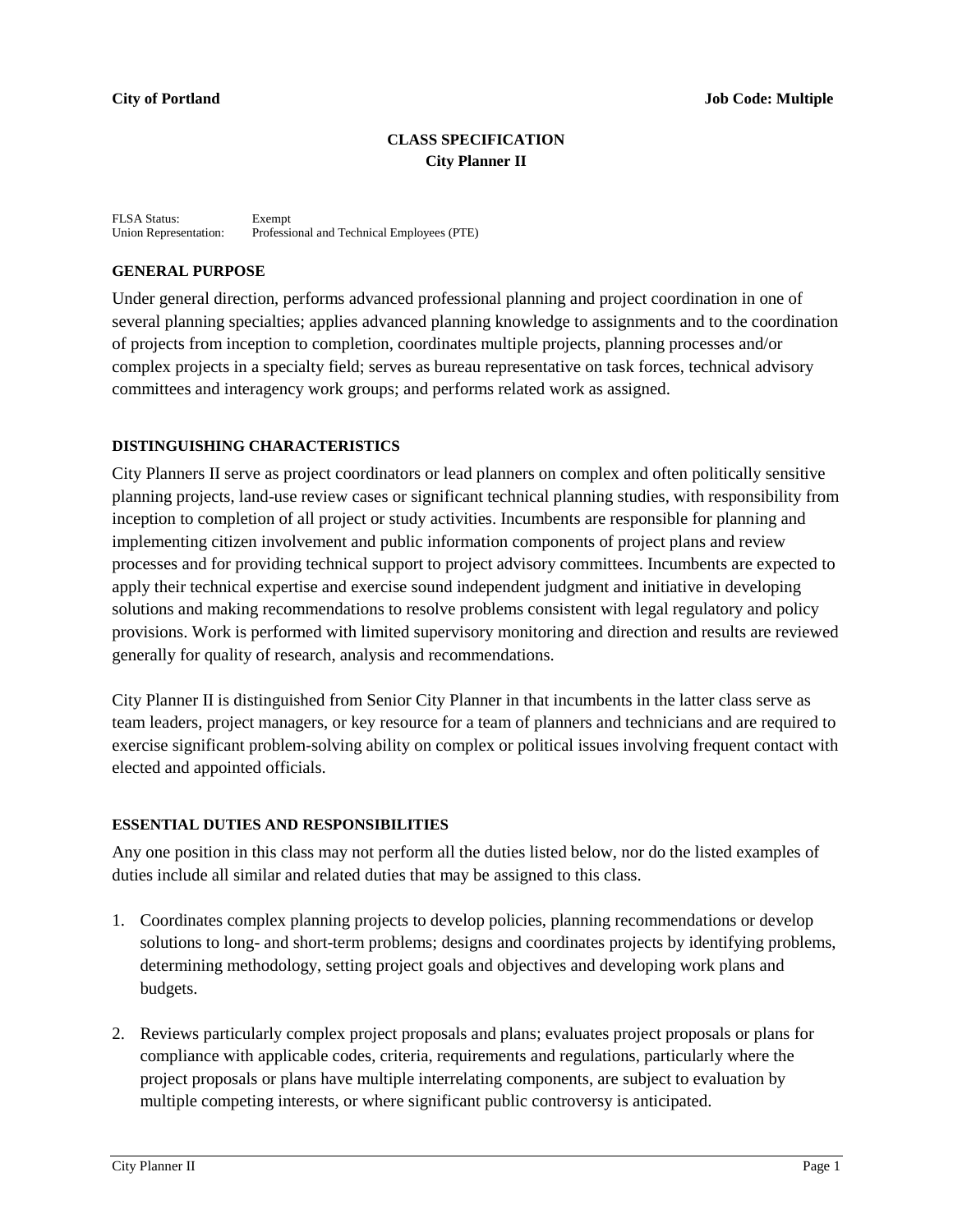- 3. Develops and monitors the work program of technical and citizen advisory committees, professional service contractors, inter-bureau work groups and ad-hoc project-specific teams; assists to draft scope of work documents, requests for proposals, funding proposals, budget-related documents, and public outreach strategies.
- 4. Develops and manages professional service contracts and intergovernmental agreements; drafts requests for proposal, contracts, and scope of services; participates in consultant selection process; coordinates and reviews work of consultants; monitors work programs and schedules to ensure terms of contract are met and project completed in a timely manner.
- 5. Develops and implements public involvement and outreach processes.
- 6. Researches policy issues and conditions; collects information regarding study needs from other sources; conducts and analyzes surveys, inventories and evaluations; conducts studies on sensitive planning issues.
- 7. Prepares written and graphic materials and presentations; makes oral and visual presentations to policy and decision-making bodies.
- 8. Answers questions, problem solves and provides information and assistance to the public in person, by telephone and in writing; documents citizen feedback; attempts to resolve problems and differences among different competing interests while meeting the intent of Code and planning policy.
- 9. Conducts and facilitates public meetings and workshops; coordinates work with outside groups, interbureau representatives and co-workers to discuss issues and develop bureau policy.
- 10. Facilitates and works with technical and citizen advisory committees to develop plans, projects, and policies.
- 11. Presents reports to the City Council and other review bodies.
- 12. Conducts site visits, collects field data, verifies site conditions and notes onsite problems.
- 13. Responds to questions from other bureaus, developers, agency and industrial professionals, the public and media representatives regarding projects under review, code interpretations and other planning issues.
- 14. Seeks information about new regulations, pending legislation and trends in planning that impact bureau programs and processes.

# **OTHER DUTIES**

1. Performs peer reviews of the work of co-workers; mentors less senior planners or interns.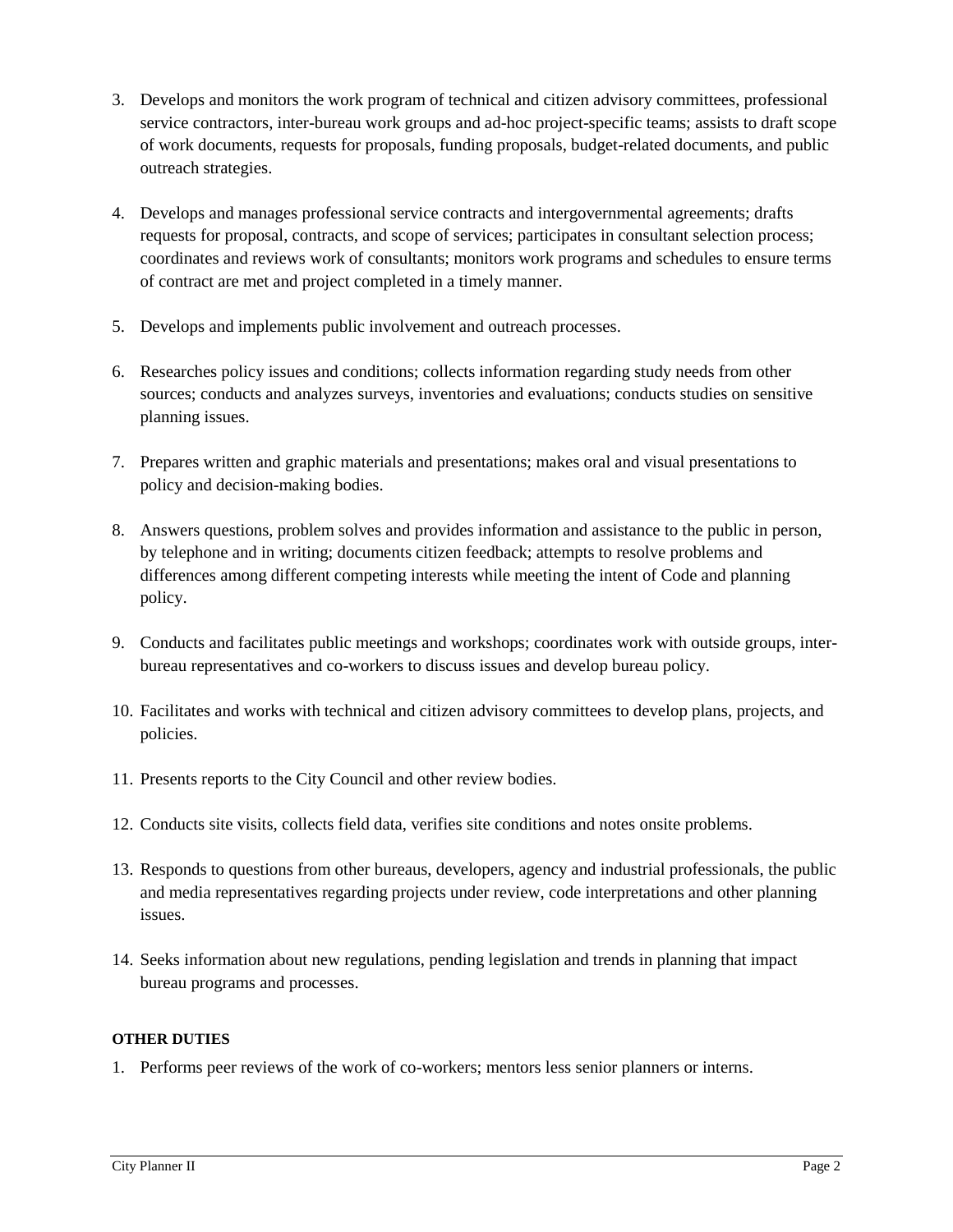2. Participates and represents the bureau on committees, councils, boards and neighborhood groups regarding local and regional planning issues; serves on technical advisory committees.

### **MINIMUM QUALIFICATIONS**

### **Knowledge of:**

- 1. Theory, principles, standards and practices of urban planning.
- 2. Project and contract management techniques, methods, practices and standards.
- 3. Application of land use, physical and environmental design, ecology and zoning theory and practices to complex planning development reviews or policy development issues.
- 4. Applicable local, state, regional and federal laws, regulations, codes, requirements and criteria.
- 5. Math concepts, including statistical analysis techniques and formulae relevant to the planning process.
- 6. Terminology, symbols, methods, techniques, instruments and sources of information used in planning.
- 7. Local government organization and the functions and practices of municipal planning.
- 8. Methods and techniques of developing and implementing citizen involvement or outreach processes.
- 9. Computer use, applications and software pertaining to the work.

- 1. Understand, interpret, explain and apply federal, state and local laws, regulations, policies, procedures and standards and planning principles and practices to specialized, complex or diverse planning processes.
- 2. Manage projects and contracts including budgets, schedules and quality of work product.
- 3. Understand and apply City policy in formulating recommendations, resolving complex issues or recommending policy changes.
- 4. Present ideas and requirements clearly and persuasively, orally and in writing; negotiate resolutions to problems or conflicts.
- 5. Prepare clear, concise and comprehensive technical documents, reports, correspondence and other written materials.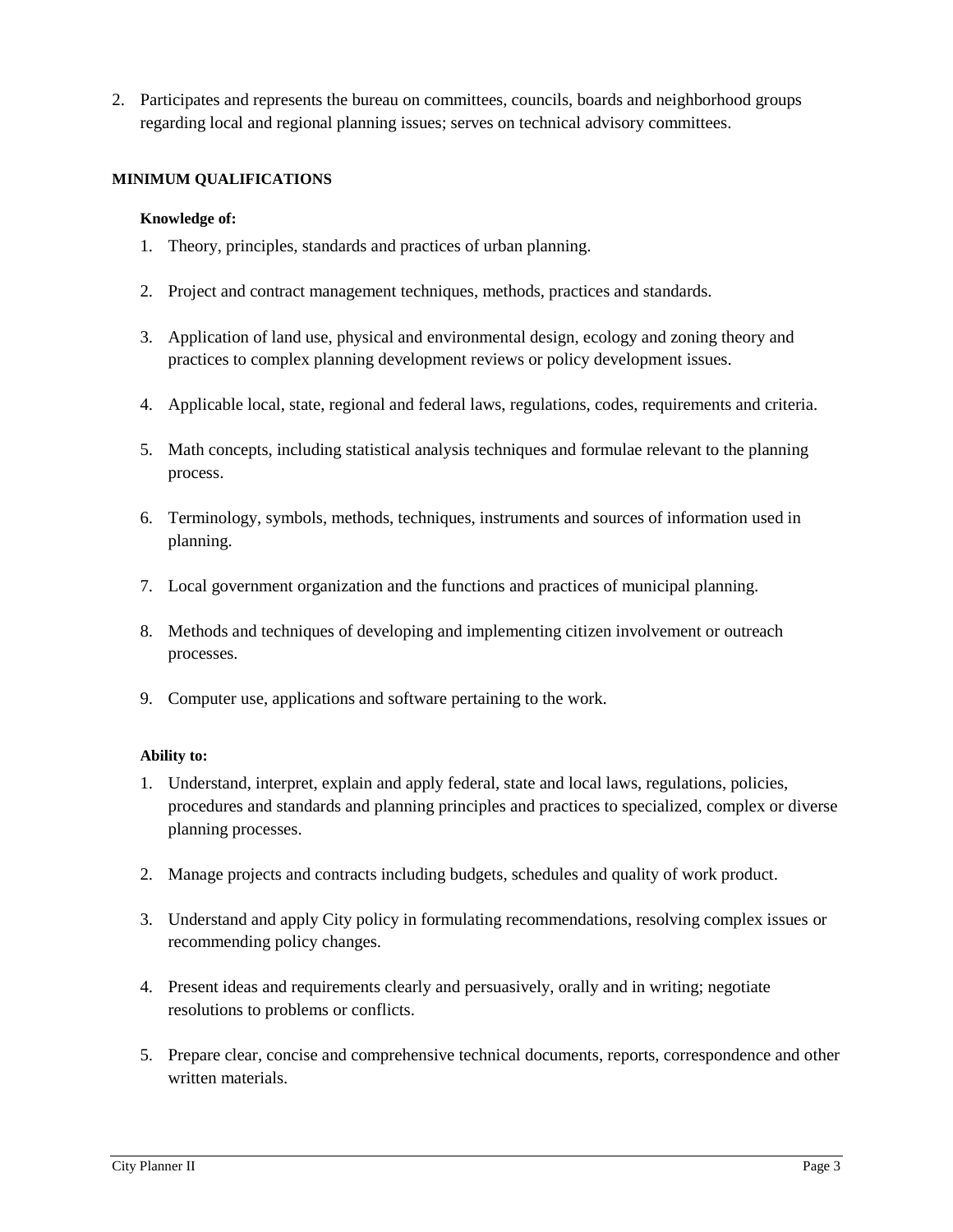- 6. Exercise sound independent judgment and reach appropriate conclusions within established policies and guidelines.
- 7. Deal with difficult people, angry citizens, and upset applicants and resolve their issues within the confines of laws, rules, policies and processes.
- 8. Establish and maintain effective working relationships with developers, property owners, elected officials, bureau management and staff, representatives from other bureaus, community representatives, the public and others encountered in the course of the work.

# **Training and Experience:**

A typical way of obtaining the knowledge, skills and abilities outlined above is graduation from a college or university with an undergraduate or graduate degree in urban planning or a closely related field; and four years of progressively responsible professional planning experience; or an equivalent combination of training and experience. Experience in a public agency is preferred.

### **Licenses; Certificates; Special Requirements:**

A valid state driver's license may be required for certain assignments.

AICP certification is desirable, but not mandatory.

## **PHYSICAL AND MENTAL DEMANDS**

Persons with disabilities may be able to perform the essential duties of this class with reasonable accommodation. Reasonable accommodation will be evaluated on an individual basis and depends, in part, on the specific requirements for the job, the limitations related to disability and the ability of the hiring bureau to accommodate the limitation.

## **SPECIALTIES**

Positions in this class are assigned to one of the following specialties: Economics (ECON), Environmental (ENV), Land Use (LNDU), Parks (PARK), Transportation (TRA), Transportation Modeling (TRAM), Urban Design (URD), or Water Resources (H2O).

### **Class History:**

| Adopted: | $01-01-90$ | Planner A class created as a result of consolidating the following COPPEA<br>classes:<br>3230<br>City Planner I<br>City Planner II<br>3232                              |
|----------|------------|-------------------------------------------------------------------------------------------------------------------------------------------------------------------------|
|          |            | <b>Transportation Modeling Specialist</b><br>3227                                                                                                                       |
| Revised: | 08-31-94   | Revised all portions of the specification and defined the Transportation specialty.                                                                                     |
| Revised: | $04-03-95$ | Spec reviewed for use of supervisory language.                                                                                                                          |
| Revised: | $07-01-01$ | Spec revised as part of the COPPEA classification and compensation study. City<br>Planner II (6133) class created from the following COPPEA classes:<br>3229<br>Planner |
| Revised: | $09-09-05$ | "Specialties" section added.                                                                                                                                            |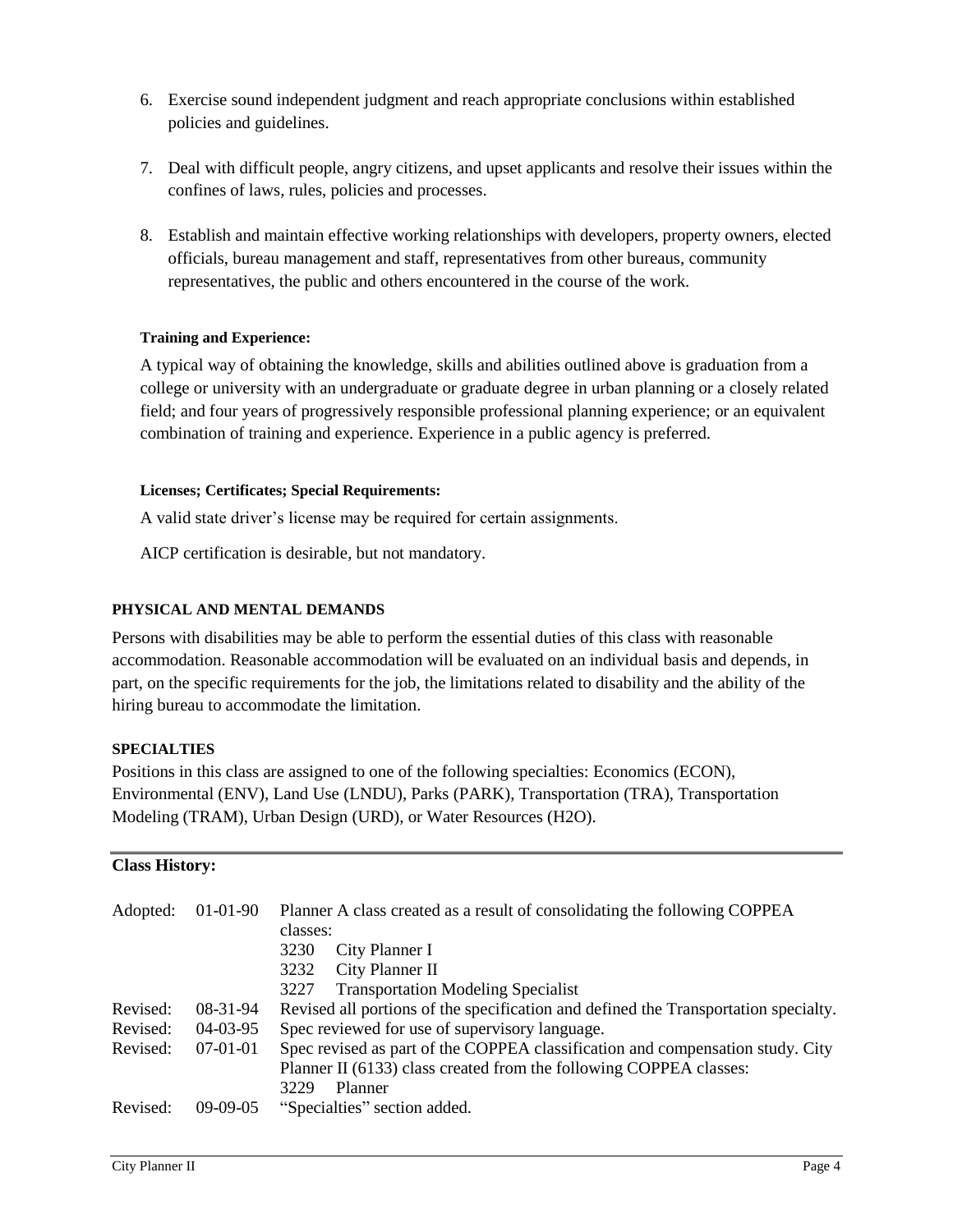| Revised: | 08-01-06 | Spec history revised to reflect pre-2001 COPPEA Study history. Spec formatting<br>modified. |
|----------|----------|---------------------------------------------------------------------------------------------|
|          |          | June 2009 - Change Job Class number from 6133 to 30000383 (ECON), due to system change.     |
|          |          | June 2009 - Change Job Class number from 6133 to 30000384 (ENV), due to system change.      |
|          |          | June 2009 - Change Job Class number from 6133 to 30000385 (LNDU), due to system change.     |
|          |          | June 2009 - Change Job Class number from 6133 to 30000386 (PARK), due to system change.     |
|          |          | June 2009 - Change Job Class number from 6133 to 30000387 (TRAM), due to system change.     |
|          |          | June 2009 - Change Job Class number from 6133 to 30000388 (TRA), due to system change.      |
|          |          | June 2009 - Change Job Class number from 6133 to 30000389 (URD), due to system change.      |
|          |          | June 2009 - Change Job Class number from 6133 to 30000390 (H2O), due to system change.      |
| Revised: |          | 07-01-12 Urban Design Specialty revised to include historic preservation                    |
|          |          | July 2017 – Updated union name from COPPEA to PTE                                           |
| Revised: |          | 01-18-18 Revised (H20) specialty to include wastewater or stormwater.                       |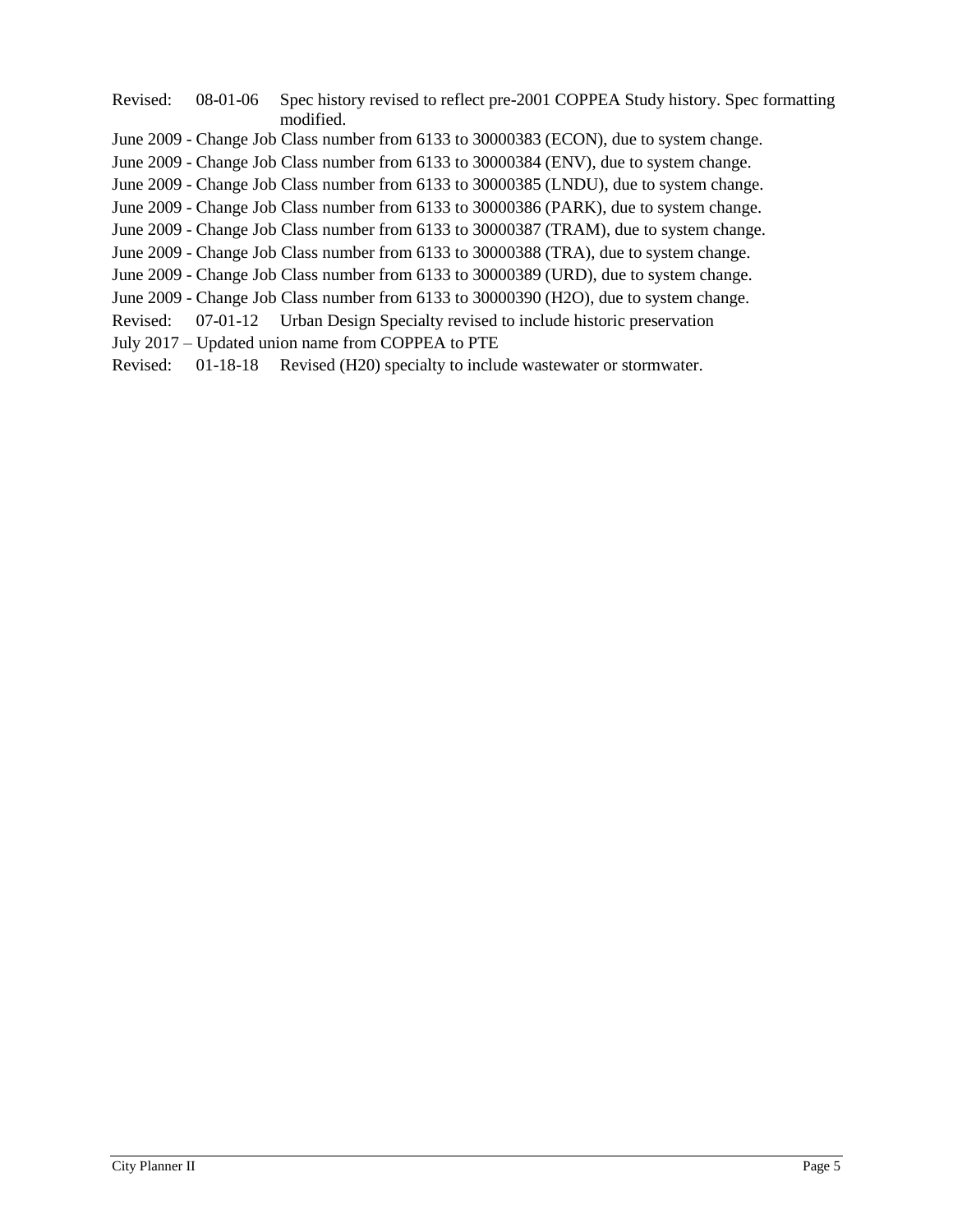### **30000383 - Economic Specialty (ECON)**

#### **GENERAL PURPOSE**

Within the scope of the City Planner II General Purpose, this specialty, under general direction, performs advanced professional economic planning work and coordination; applies economic planning knowledge to assignments and to the coordination of projects or processes from inception to completion, coordinates multiple projects/processes; and performs related work as assigned.

## **ESSENTIAL DUTIES AND RESPONSIBILITIES**

- 1. Applies economic planning concepts to land-use planning projects; performs various qualitative and quantitative analyses of economic and demographic data; conducts studies to support planning projects, and prepares economic development policy and implementation strategies.
- 2. Indexes, files, updates, researches and compiles economic and demographic data; evaluates appropriateness and validity of data for use in projects and makes recommendations; prepares reports; maintains and manages bureau files, procedural updates and information.
- 3. Prepares a variety of written communications, including analytical reports, correspondence, staff meeting agendas, meeting minutes, staff recommendations, final reports and public notices; creates and revises public information materials.
- 4. Works with technical and citizen advisory committees and stakeholder groups.

### **MINIMUM QUALIFICATIONS**

Positions assigned to this specialty must meet the following minimum qualifications in addition to the core Minimum Qualifications requirement of this classification.

### **Knowledge of:**

- 1. Theory, principles, standards, practices and information sources of economics as applied to urban land-use planning.
- 2. Variety of data sources for land use economics.
- 3. Inter-relationships between various land-use issues, economic issues, and other planning areas.

- 1. Prepare or assist in the preparation of complex economic analyses in the context of land-use planning.
- 2. Perform technical research and analysis of land-use planning issues or problems, evaluating alternatives and recommending effective courses of action.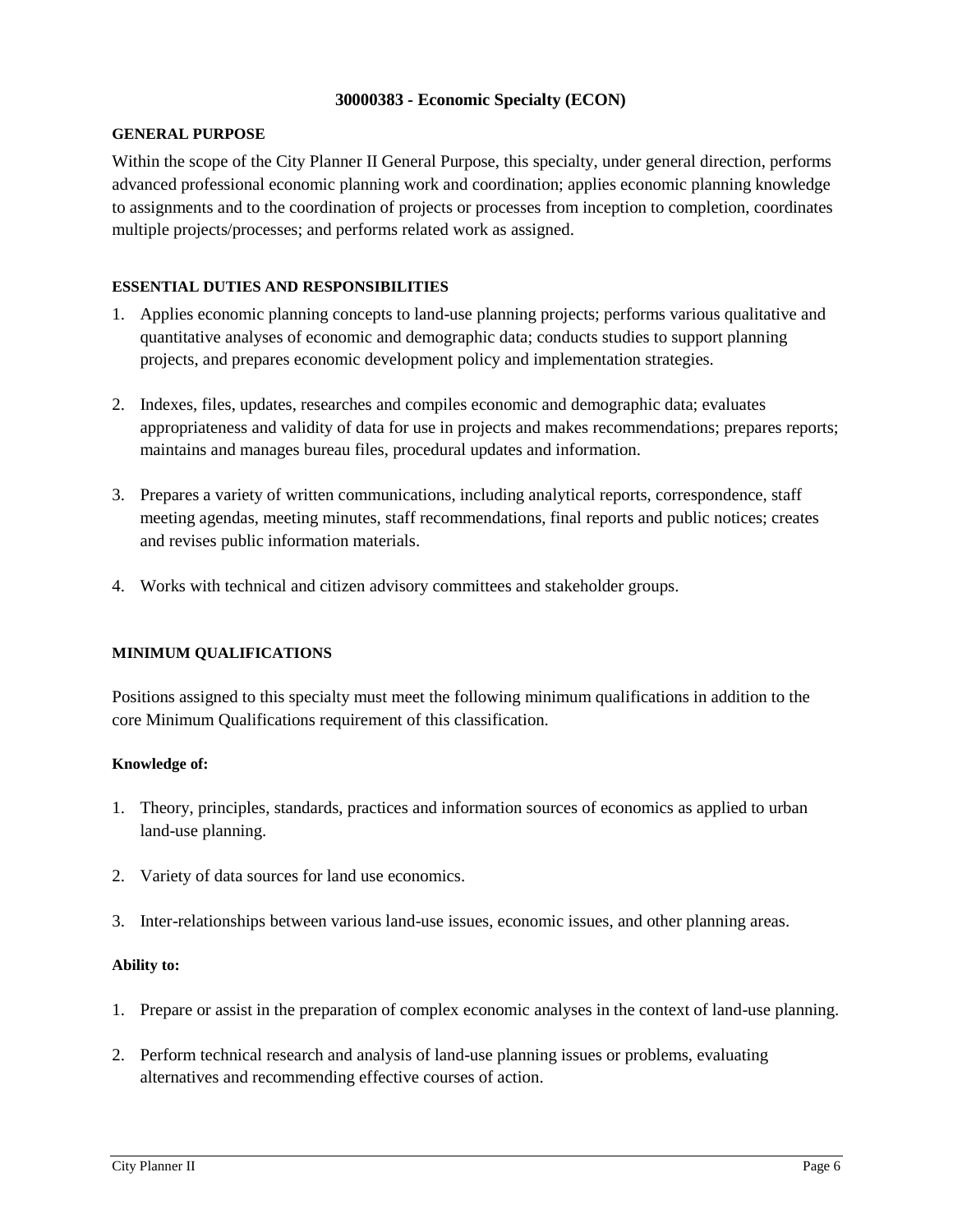- 3. Understand, interpret, explain and apply federal, state, regional and local law, regulations, policies, procedures and standards, and planning and economic principles and practices to complex, specialized and diverse land-use planning processes.
- 4. Understand and apply economic and economic development concepts in urban and regional policy development.
- 5. Access and analyze economic data and forecasts in combination with demographic, social, environmental, and related information to support planning projects.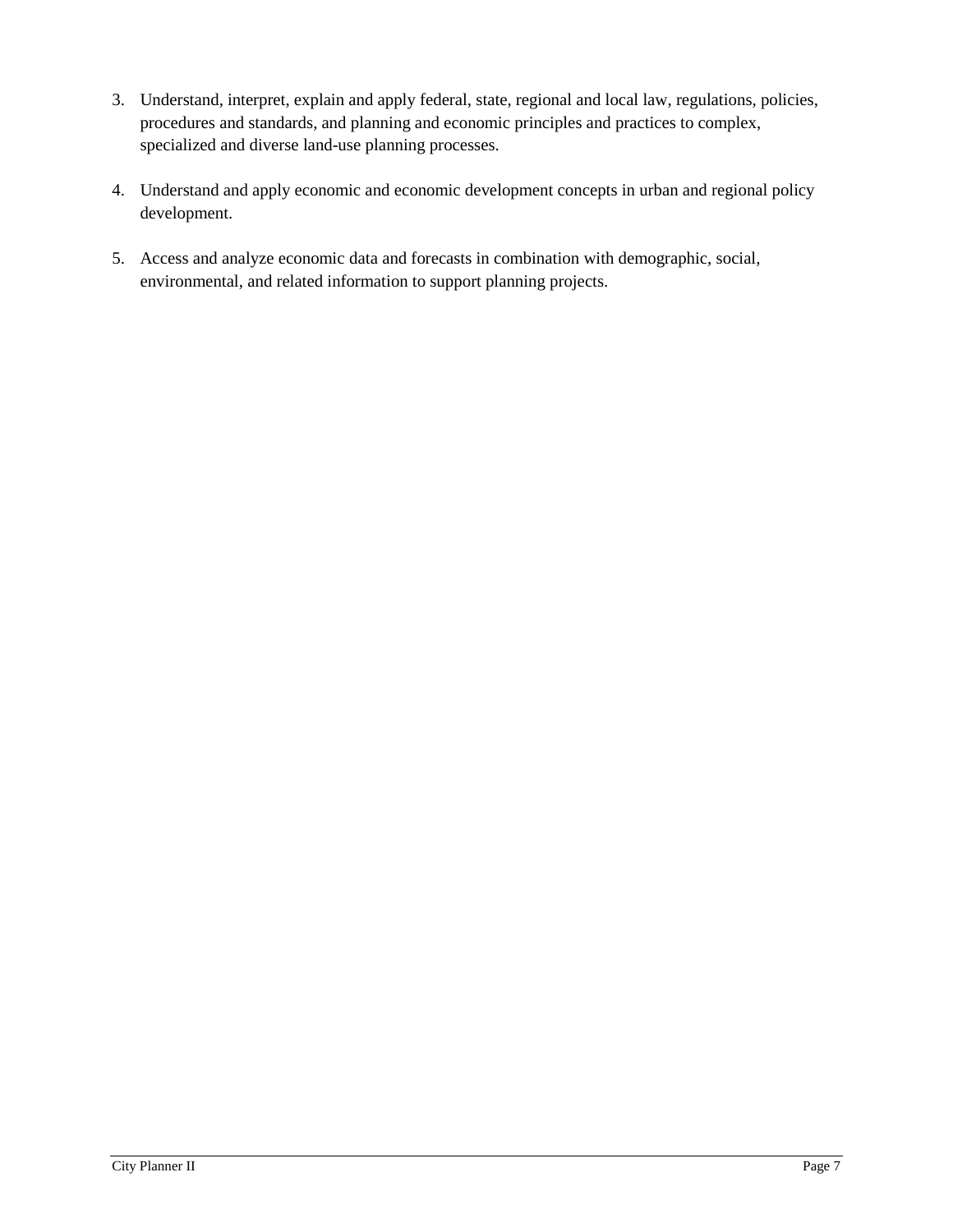### **30000385 - Land Use Specialty (LNDU)**

#### **GENERAL PURPOSE**

Within the scope of the City Planner II General Purpose, this specialty, under general direction, performs advanced professional land-use planning and project coordination; applies advanced land-use planning knowledge to assignments and to the coordination of projects or processes from inception to completion, coordinates multiple projects/processes and/or complex projects in the land use specialty field; and performs related work as assigned.

### **ESSENTIAL DUTIES AND RESPONSIBILITIES**

- 1. Recommends approval or denial of quasi-judicial land-use application where a City Council Hearing is required or anticipated; prepares findings of fact for the consideration of City Council; organizes and delivers presentations to the City Council on appeal of a quasi-judicial land-use decision or in the context of a legislative planning project to amend the Zoning Code, Comprehensive Plan, or other land-use policies/regulations.
- 2. Advises and assists the City Attorney to prepare findings of fact and compile other case/projectrelated materials where there has been an appeal of a City land-use decision to the Oregon Land Use Board of Appeals.
- 3. Coordinates between specific legislative and quasi-judicial and administrative land-use planning functions within the City.
- 4. Develops, shares and coordinates a specialized body of knowledge related to specific geographic area to the City, a specific institution, or a specific City function; applies specific geographic, institutional or program-specific knowledge to a legislative, quasi-judicial or Planning and Zoning function (for example, a specific area or neighborhood plan, a specific master plan for a large institutional campus, or a specialized Planning and Zoning permit facilitation function).
- 5. Develops and modifies land-use plans, policies, regulations and guidelines including analyzing, interpreting and drafting zoning and land-use codes; drafts new or revised codes and ordinances; researches and makes recommendations for revisions to official zoning maps; processes zoning map errors for the environmental overlay zones and makes procedural recommendations for general zoning map error requests.
- 6. Provides information, interpretations and assistance to developers, property owners and the public regarding land-use laws, policies, regulations, standards and procedures with respect to the submission of plans, processing of applications, Code requirements and alternative options to meet Code requirements; reviews proposal applications to ensure they are complete; prepares suggestions for applicants.
- 7. Indexes, files, updates, researches and compiles data from bureau and applicant records; conducts special projects and studies; evaluates appropriateness and validity of data for use in projects and makes recommendations; identifies regulations specific to project; researches sites for legal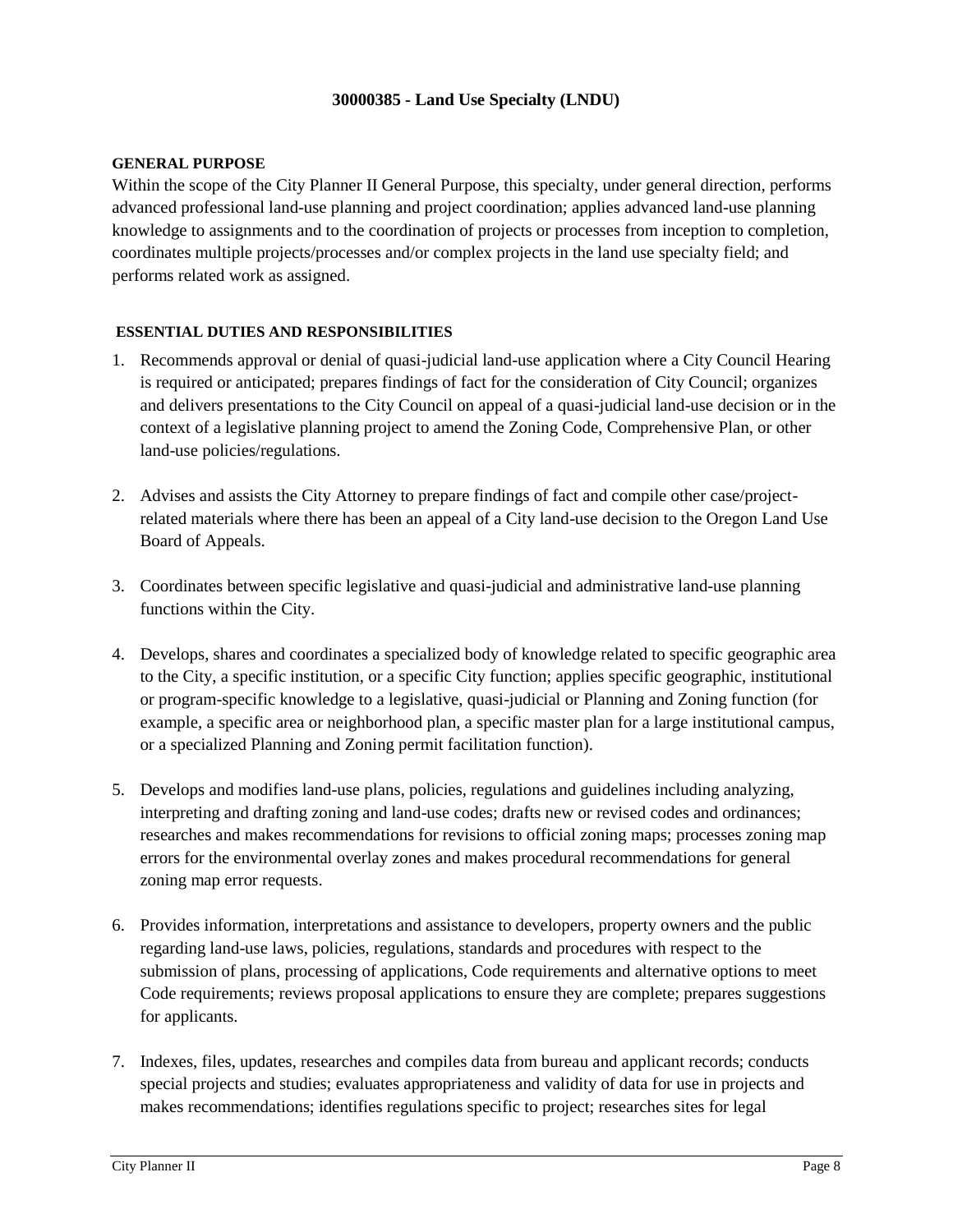descriptions, land-use review history and environmental characteristics; researches land-use cases; prepares reports; maintains and manages bureau files, procedural updates and information.

- 8. Prepares a variety of written communications, including analytical reports, correspondence, staff meeting agendas, meeting minutes, staff recommendations, final reports and public notices and decisions; creates and revises application forms, templates, review sheets and public information materials.
- 9. Prepares oral and written responses to staff recommendations for legislative zoning code amendments; reviews and comments on proposed zoning text amendments and state legislative landuse bills proposed by the City; writes legislative findings to address regional land-use regulations.
- 10. Works with other planners to ensure consistent administration and interpretation of the Zoning Code.

# **MINIMUM QUALIFICATIONS**

Positions assigned to this specialty must meet the following minimum qualifications in addition to the core Minimum Qualifications requirement of this classification.

# **Knowledge of:**

- 1. Theory, principles, standards, practices and information sources of land-use planning.
- 2. Variety of data sources for land-use information and planning data.
- 3. Federal, state, regional and local laws, policies and programs applicable to land-use planning.
- 4. Inter-relationships between various land-use issues and other planning areas.

- 1. Understand, interpret and apply land-use laws, regulations and policies to a variety of moderately complex land use and zoning development proposals.
- 2. Understand and apply City policy in formulating recommendations on specific requests for quasijudicial adjustments.
- 3. Work closely with land-use attorneys, applying knowledge of land-use law, legal decisionmaking processes and applicable terminology.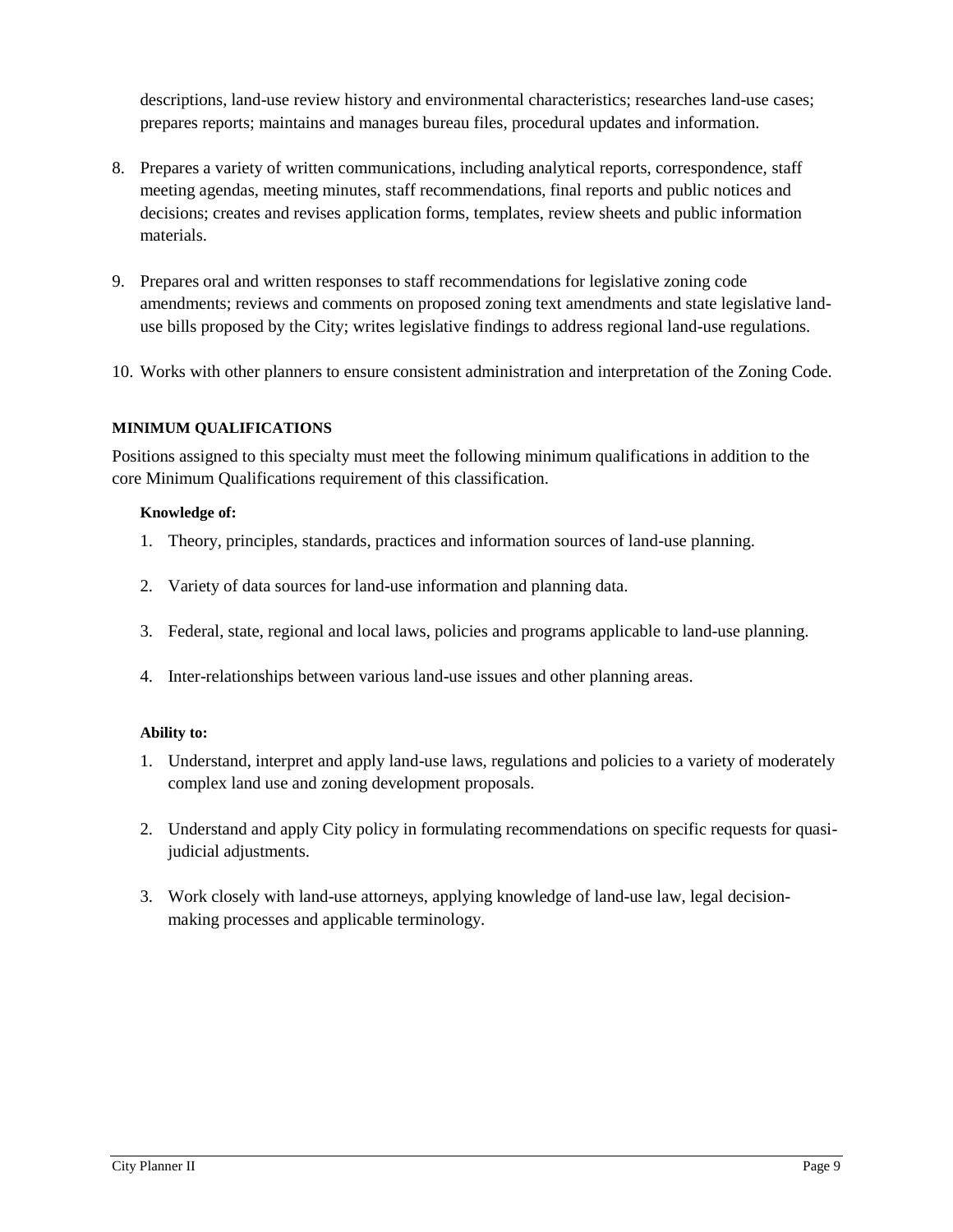### **30000388 - Transportation Specialty (TRA)**

#### **GENERAL PURPOSE**

Within the scope of the City Planner II General Purpose, this specialty, under general direction, performs advanced professional transportation planning and project coordination; applies advanced transportation planning knowledge to assignments and to the coordination of projects from inception to completion; coordinates multiple projects and/or a single complex project; and performs related work as assigned.

### **ESSENTIAL DUTIES AND RESPONSIBILITIES**

- 1. Designs and coordinates projects by identifying problems, determining methodology, setting project goals and objectives, and developing work plans and budgets.
- 2. Develops transportation plans, policies and programs supporting City goals, private development and other agency activities.
- 3. Performs complex feasibility studies, including use of transportation modeling to deals with a variety of transportation issues, policies and projects.
- 4. Participates in land-use development reviews, attends pre-application conferences and prepares written recommendations on transportation issues associated with various land development proposals.
- 5. Facilitates and works with technical and citizen advisory committees; monitors work programs and schedules to ensure timely project completion.
- 6. Uses forecasting, modeling and projection methodologies to research and analyze a variety of complex transportation issues such as traffic flow, mass transit, development of light rail, air quality, parking, encroachment on public right-of-way and capital improvement projects and alternative solutions; develops recommendations and policies.
- 7. Negotiates decisions between representatives of PDOT, other City agencies and citizens.

### **OTHER DUTIES**

1. Prepares grant applications; prepares project status reports.

### **MINIMUM QUALIFICATIONS**

Positions assigned to this specialty must meet the following minimum qualifications in addition to the core Minimum Qualifications requirement of this classification.

### **Knowledge of:**

1. Theory, principles, standards, practices and information sources of transportation planning; including a variety of data sources for traffic flow and engineering information, transit operations, pedestrian planning data, employment, business and demographic data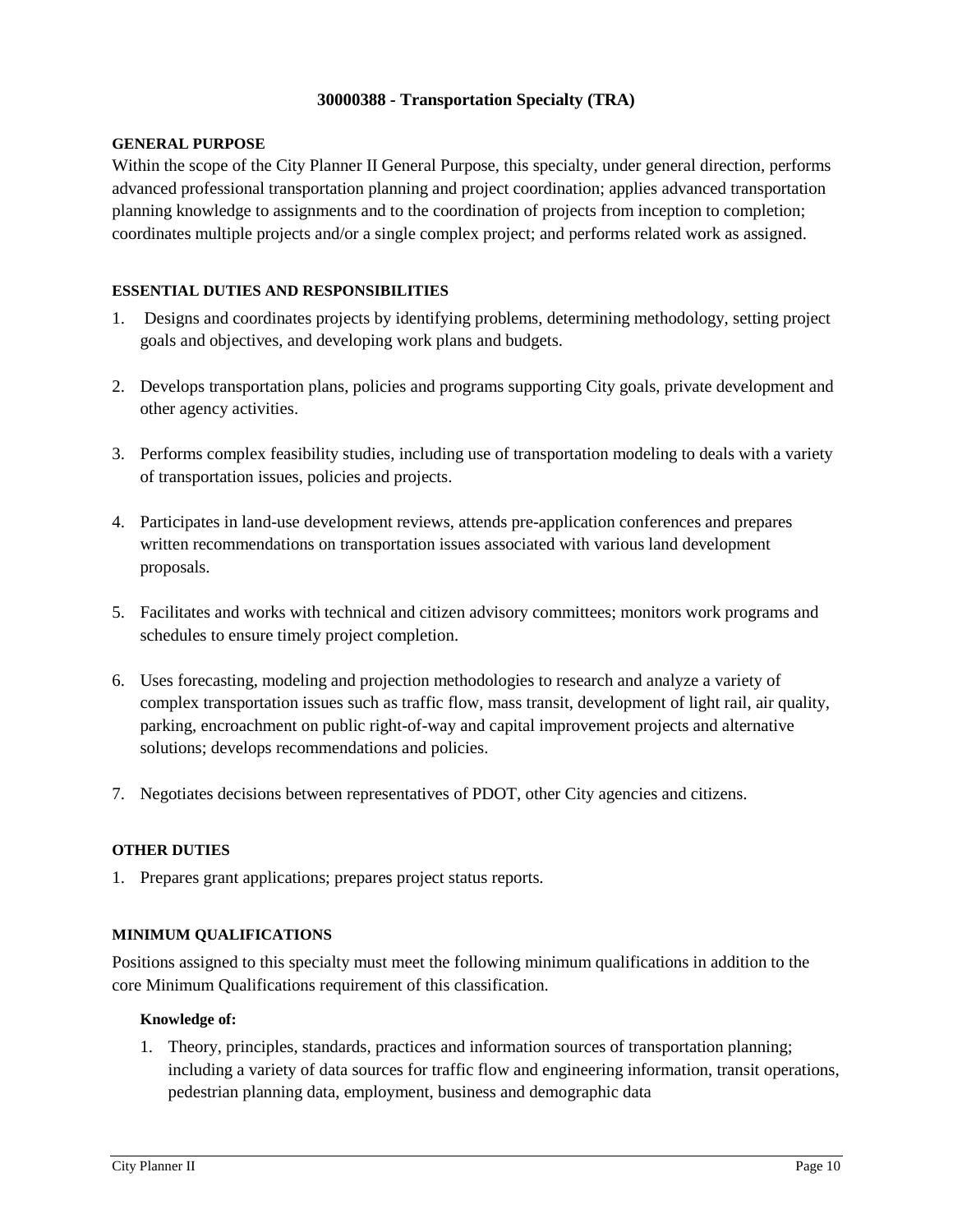- 2. Application of transportation planning practices to complex transportation planning studies or policy development issues.
- 3. Federal, state, regional and local laws, policies and programs applicable to transportation planning.
- 4. Inter-relationships between various land use and transportation issues.
- 5. Advanced transportation modeling and geographic information system techniques and software.
- 6. Transportation financing practices and processes.

1. Select and use transportation modeling techniques, methodologies and software to address complex transportation problems.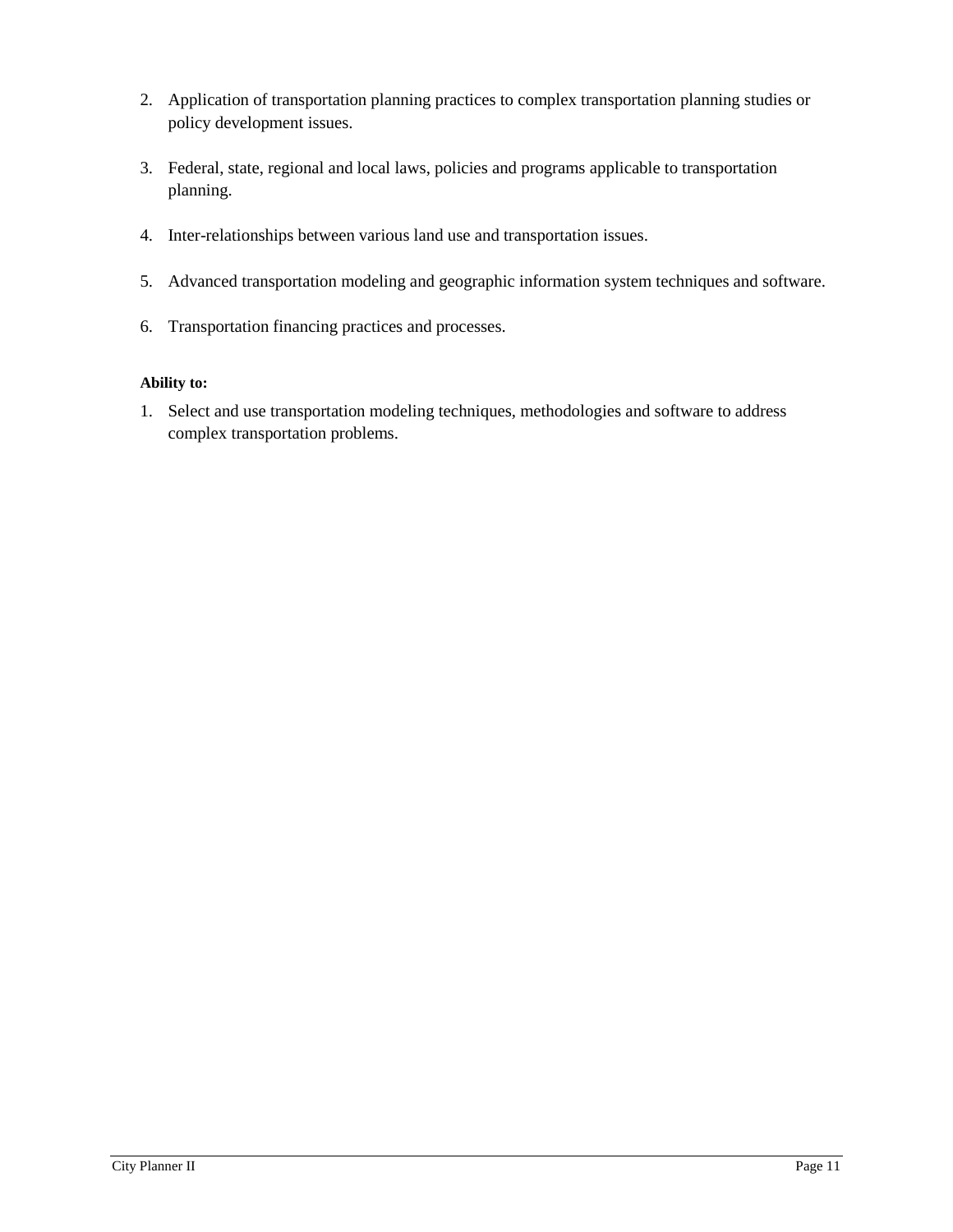### **30000387 - Transportation Modeling Specialty (TRAM)**

#### **GENERAL PURPOSE**

Within the scope of the City Planner II General Purpose, this specialty, under general direction, performs advanced professional transportation modeling assignments and project coordination; applies advanced transportation planning and modeling knowledge to the completion of assignments and coordination of projects from inception to completion; coordinates multiple projects and/or a single complex project; and performs related work as assigned.

### **ESSENTIAL DUTIES AND RESPONSIBILITIES**

- 1. Designs and manages projects by identifying problems, setting project goals and objectives and determining data needed for study, level of accuracy and parameters required, time lines and methodology to be used; selects appropriate software packages to provide required data; develops work plans and budgets; monitors work programs and schedules to ensure timely project completion.
- 2. Uses computerized modeling techniques, such as forecasting, capacity analysis, and signal operations to determine potential impacts on new development or changes in signal timing, street routing, parking, traffic circulation and land use.
- 3. Writes technical reports and makes recommendations based on research and basic analysis of data for presentation.
- 4. Participates in land-use development reviews and prepares written recommendations on transportation issues associated with various land development proposals.
- 5. Facilitates and works with technical and citizen advisory committees.
- 6. Selects and uses forecasting, modeling and projection methodologies appropriate to the research and analysis of a variety of complex transportation issues and alternative solutions; develops recommendations and policies.
- 7. Researches technical literature, corresponds with computer and transportation professionals and other jurisdictions to keep current on techniques and processes for transportation modeling; makes recommendations to supervisors for software enhancements and the acquisition or modification of software.
- 8. Reviews and comments on reports, memos and studies from other City agencies dealing with issues related to transportation and traffic.

### **MINIMUM QUALIFICATIONS**

Positions assigned to this specialty must meet the following minimum qualifications in addition to the core Minimum Qualifications requirement of this classification.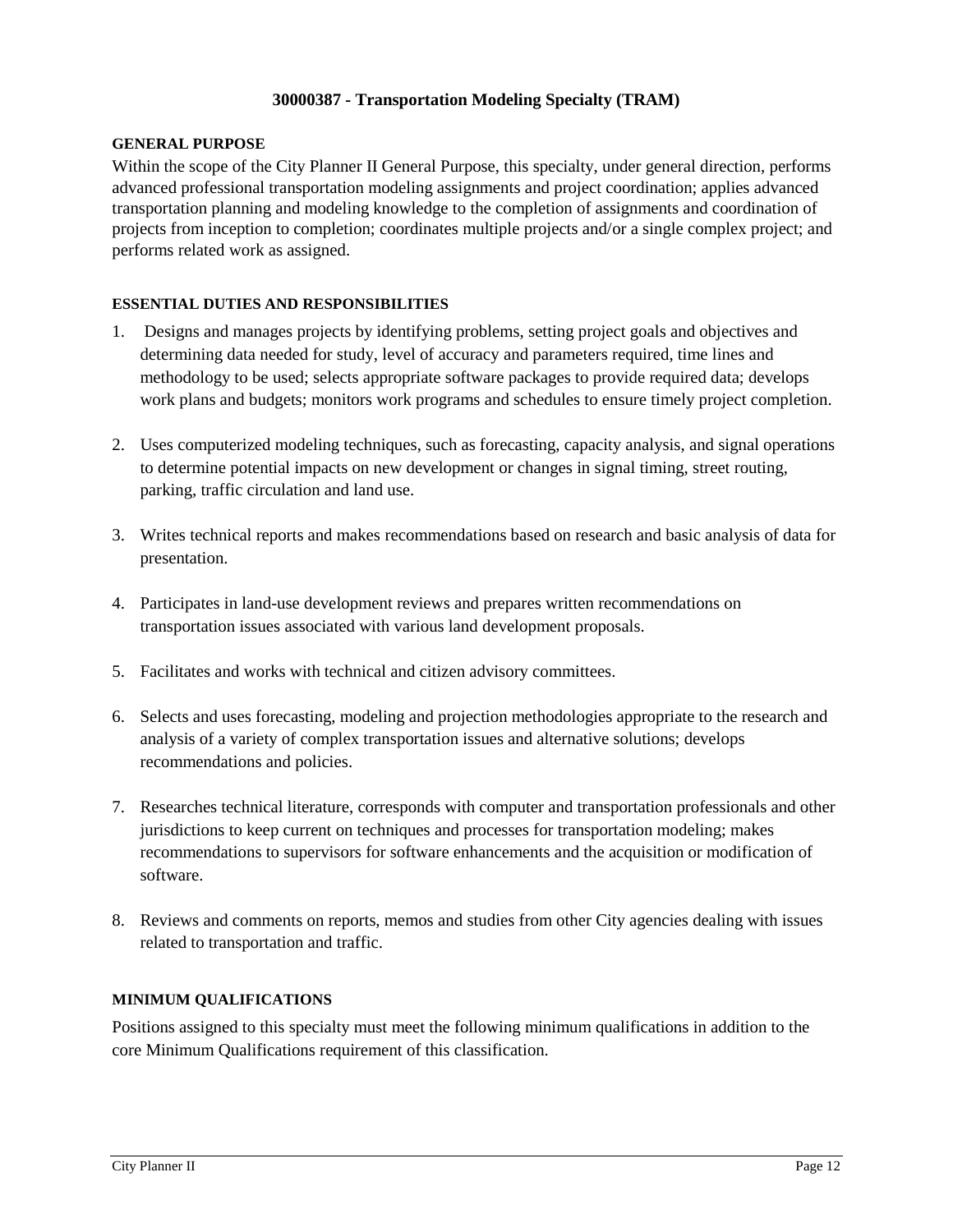## **Knowledge of:**

- 1. Theory, principles, standards, practices and information sources of transportation planning and modeling, including advanced transportation modeling and geographic information system techniques and software and tools.
- 2. Application of advanced transportation modeling practices to complex transportation planning studies or policy development issues.
- 3. Federal, state, regional and local laws, policies and programs applicable to transportation planning.
- 4. Inter-relationships between various land use and transportation issues.
- 5. Transportation financing practices and processes.

## **Ability to:**

1. Select and use transportation modeling techniques, methodologies and software to address complex transportation problems.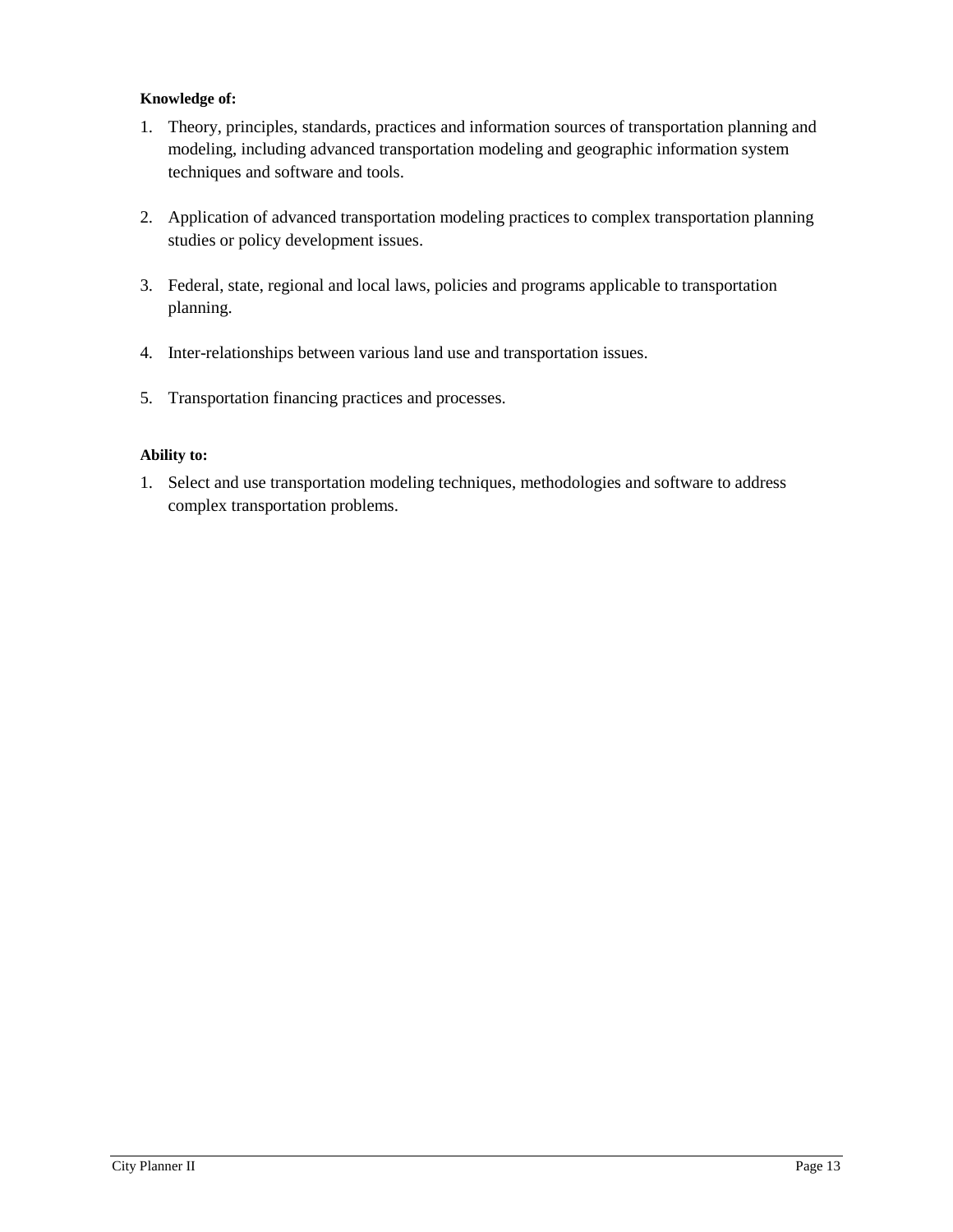#### **30000384 - Environmental Specialty (ENV)**

#### **GENERAL PURPOSE**

Within the scope of the City Planner II General Purpose, this specialty, under general direction, performs advanced professional environmental planning and project coordination; applies advanced natural resource and environmental planning knowledge to the completion of assignments and coordination of projects from inception to completion; coordinates multiple projects and/or a single complex project; and performs related work as assigned.

### **ESSENTIAL DUTIES AND RESPONSIBILITIES**

- 1. Designs and coordinates projects by identifying problems, determining methodology, setting project goals and objectives, and developing work plans and budgets; monitors work programs and schedules to ensure timely project completion.
- 2. Reviews or participates in the review of development proposals for compliance with applicable environmental codes, policies, approval criteria, and other regulations; conducts environmental impact evaluations; makes administrative and quasi-judicial land use decisions that may be final unless appealed to a higher authority/appeal body; recommends approval or denial of quasi-judicial land use application through the preparation of a staff report and public hearing presentation; identifies problems and assesses alternatives in the context of a specific development proposal; solicits and coordinates bureau and agency comments regarding specific development projects; reviews land division final plats for conformance with criteria and regulations; reviews property line adjustment applications; conducts parcel, mapping and zoning analyses; writes legally defensible findings for quasi-judicial land-use reviews.
- 3. Researches complex ecological, environmental and resource management issues and technical concepts related to natural resource and land-use planning issues.
- 4. Helps formulate proposals for policy and regulation related to natural resource conservation and protection.

### **MINIMUM QUALIFICATIONS**

Positions assigned to this specialty must meet the following minimum qualifications in addition to the core Minimum Qualifications requirement of this classification.

#### **Knowledge of:**

- 1. Theory, principles, standards, practices and information sources of ecological science, natural resources and environmental planning.
- 2. Application of natural resource planning practices to complex natural resource planning studies or policy development issues.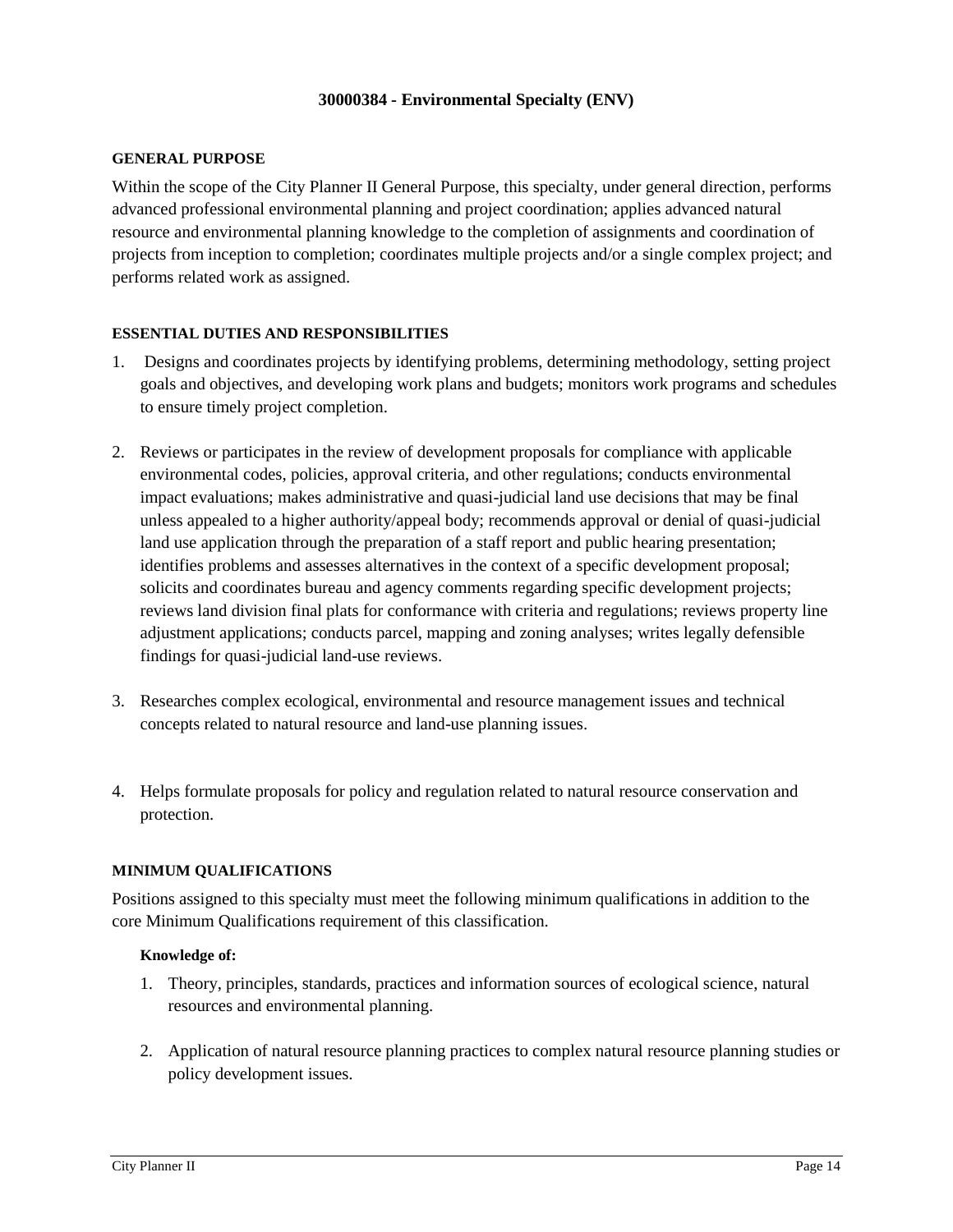- 3. Federal, state, regional and local laws, policies and programs applicable to natural resource planning.
- 4. Inter-relationships between various land use and natural resource issues.

- 1. Manage projects and contracts including budgets, schedules and quality of work product.
- 2. Understand, interpret, explain and apply federal, state, regional and local law, regulations, policies, procedures and standards and planning principles and practices to specialized, complex or diverse natural resource or environmental planning processes.
- 3. Understand and apply City policy in formulating recommendations, resolving complex environmental issues or recommending policy changes.
- 4. Present ideas and requirements clearly and persuasively, orally and in writing; negotiate resolutions to problems or conflicts.
- 5. Exercise sound independent judgement and reach appropriate conclusions within established policies and guidelines.
- 6. Read and interpret planimetric, topographic, hydrologic and statistical data, maps, charts and graphs.
- 7. Writes technical reports and makes recommendations based on research and basic analysis of data for presentation.
- 8. Prepare clear and concise technical documents, reports, correspondence and other written materials.
- 9. Exercise sound independent judgment and reach appropriate conclusions within established policies and guidelines.

### **Training and Experience:**

An undergraduate or graduate degree in biology, ecology, environmental science, natural resource management or geography, with courses in urban or regional planning, may be substituted for the core class requirement of a degree in urban planning or a closely related field.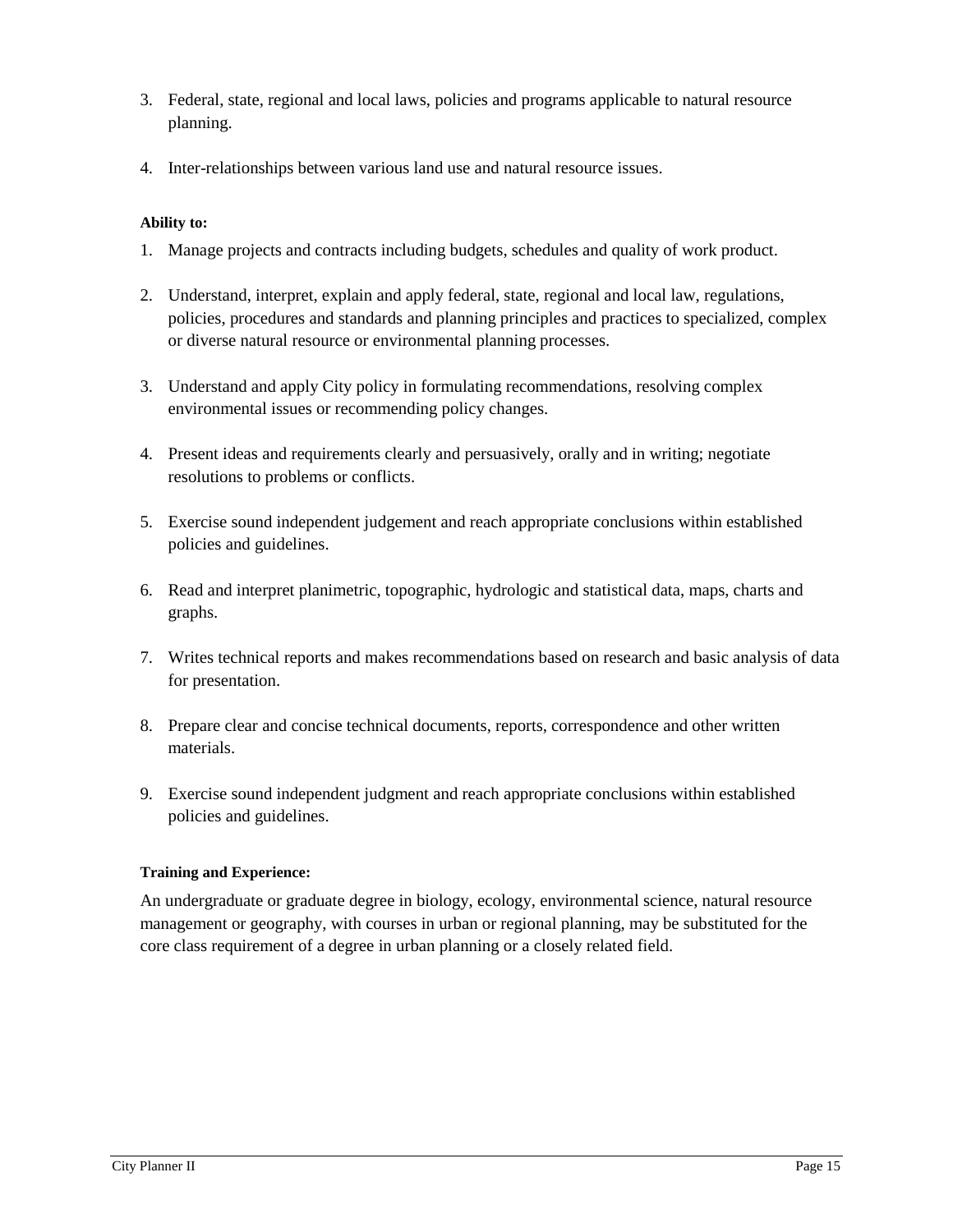### **30000389 - Urban Design Specialty (URD)**

#### **GENERAL PURPOSE**

Within the scope of the City Planner II General Purpose, this specialty, under general direction, performs advanced professional urban design planning and/or historic preservation and project coordination; applies advanced urban design planning knowledge and/or historic preservation knowledge to assignments and to the coordination of projects from inception to completion; coordinates multiple projects and/or a single complex project; and performs related work as assigned.

#### **ESSENTIAL DUTIES AND RESPONSIBILITIES**

- 1. Reviews complex design proposals for a variety of complex urban design issues related to functions, aesthetics and implementation; reviews complex proposals involving historic landmarks, historic districts, etc. for a variety of complex historic preservation issues related to historic styles, materials, treatments, etc.; performs feasibility studies dealing with a variety of complex urban design and/or historic preservation issues, policies, and projects; designs and coordinates projects by identifying problems, determining methodology, setting project goals and objectives and developing work plans and budgets monitors work program and schedule to ensure timely project completion; conducts architectural review of projects in Design and Historic Design Districts; develops policy statements.
- 2. Develops policies, regulations, design and/or historic preservation strategies and guidelines to implement the City's urban design goals.
- 3. Meets with technical design and/or historic preservation experts, advisors and consultants to coordinate work and exchange information regarding complex urban design, architectural planning, and/or historic preservation issues and policies, and potential development alternatives.
- 4. Prepares a variety of written communications; creates and revises application forms, templates, review sheets and public information materials; makes presentations to City Council and other decision-making bodies including commissions and community groups.
- 5. Provides information, interpretations, urban design and/or historic preservation expertise, and assistance to developers, property owners and the public regarding laws, policies, regulations, standards and procedures with respect to the submission of plans, processing of applications, Code requirements and alternative options to meet Code requirements; reviews proposal applications to ensure they are complete; prepares suggestions for applicants.
- 6. Represents the City on advisory committees related to historic preservation, urban design and landuse planning.
- 7. Facilitates meetings with applicants, developers, inter-bureau representatives and co-workers; participates in pre-application conferences; meets with team members to discuss building design cases and bureau policy, as well as projects involving landmarks, conservation and historic districts, the addition or removal of these designations, etc.
- 8. Performs land use and long-range planning assignments as required.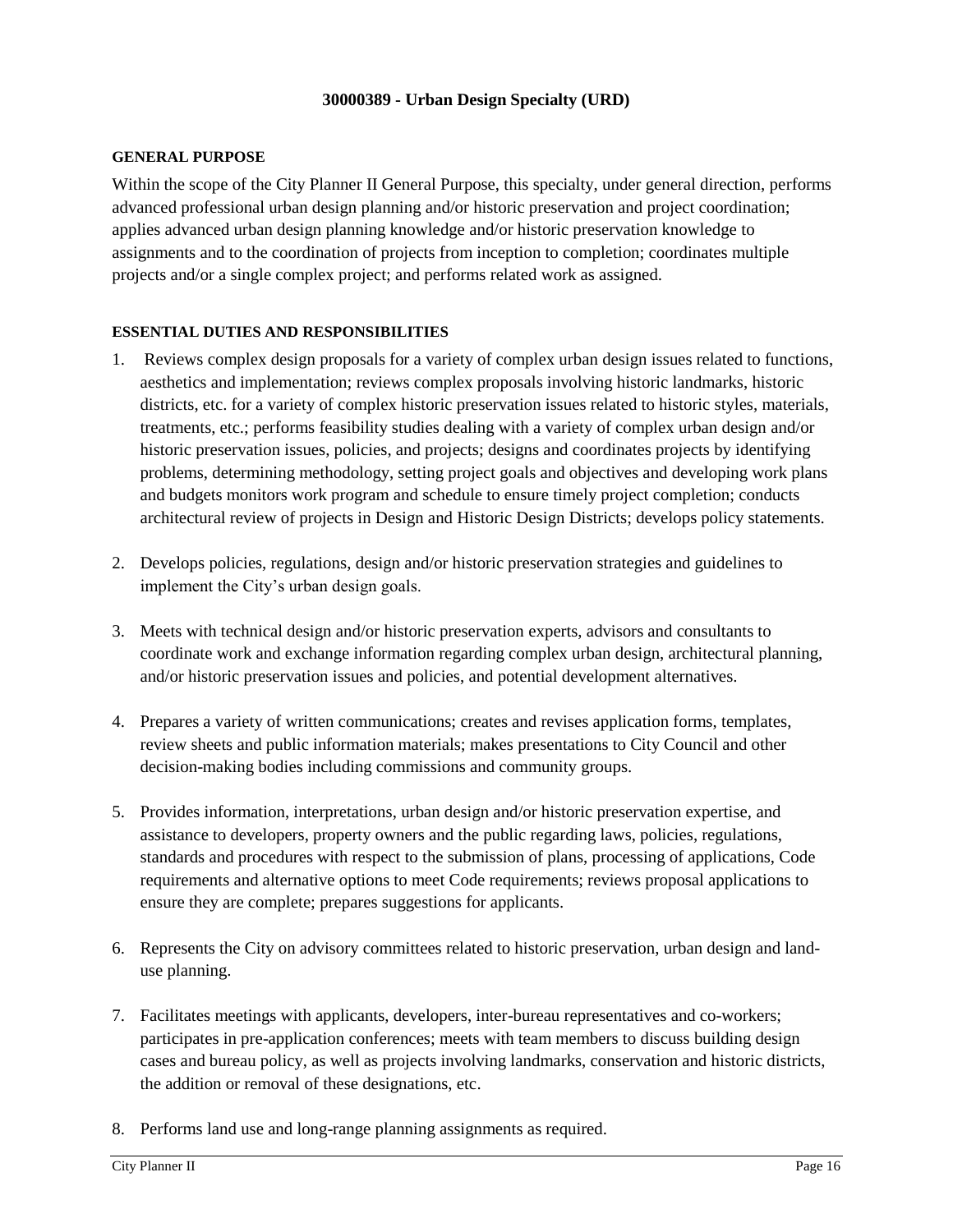9. Consults with neighborhood or area planning teams on urban design principles and/or historic preservation principles; helps develop streetscape design concepts and alternatives; advises on areaspecific design and/or historic preservation issues and makes recommendations on area-specific design and/or historic preservation standards and guidelines.

## **MINIMUM QUALIFICATIONS**

Positions assigned to this specialty must meet the following minimum qualifications in addition to the core Minimum Qualifications requirement of this classification.

## **Knowledge of:**

- 1. Theory, principles, standards, practices and information sources of urban design review and planning, including architectural design, styles, history and historic preservation.
- 2. Application of urban design review and planning practices to complex urban design review and planning studies or policy development issues; and/or application of historic preservation and planning practices to complex historic design review and planning studies or policy development issues.
- 3. Urban design needs and issues; and/or historic preservation needs and issues.
- 4. Federal, state, regional and local laws and programs that impact urban design planning and/or historic preservation.
- 5. Inter-relationships between various land use and urban design review, historic preservation, and planning issues.
- 6. Construction methods and commonly used building materials used currently and historically, as well as historic restoration materials and techniques.

- 1. Understand, interpret, explain and apply federal, state, regional and local law, regulations, policies, procedures and standards and planning principles and practices to specialized, complex or diverse urban design planning processes and/or historic preservation planning processes.
- 2. Understand and apply City policy in formulating recommendations involving urban design projects, resolving urban design issues or recommending policy changes; and/or Understand and apply City policy in formulating recommendations involving historic preservation projects, resolving historic preservation issues, or recommending policy changes.
- 3. Manage urban design, historic preservation, and land-use projects and contracts, including schedules and quality of work product.
- 4. Review, prepare or direct the preparation of urban design, historic preservation, and land-use plans, and specifications.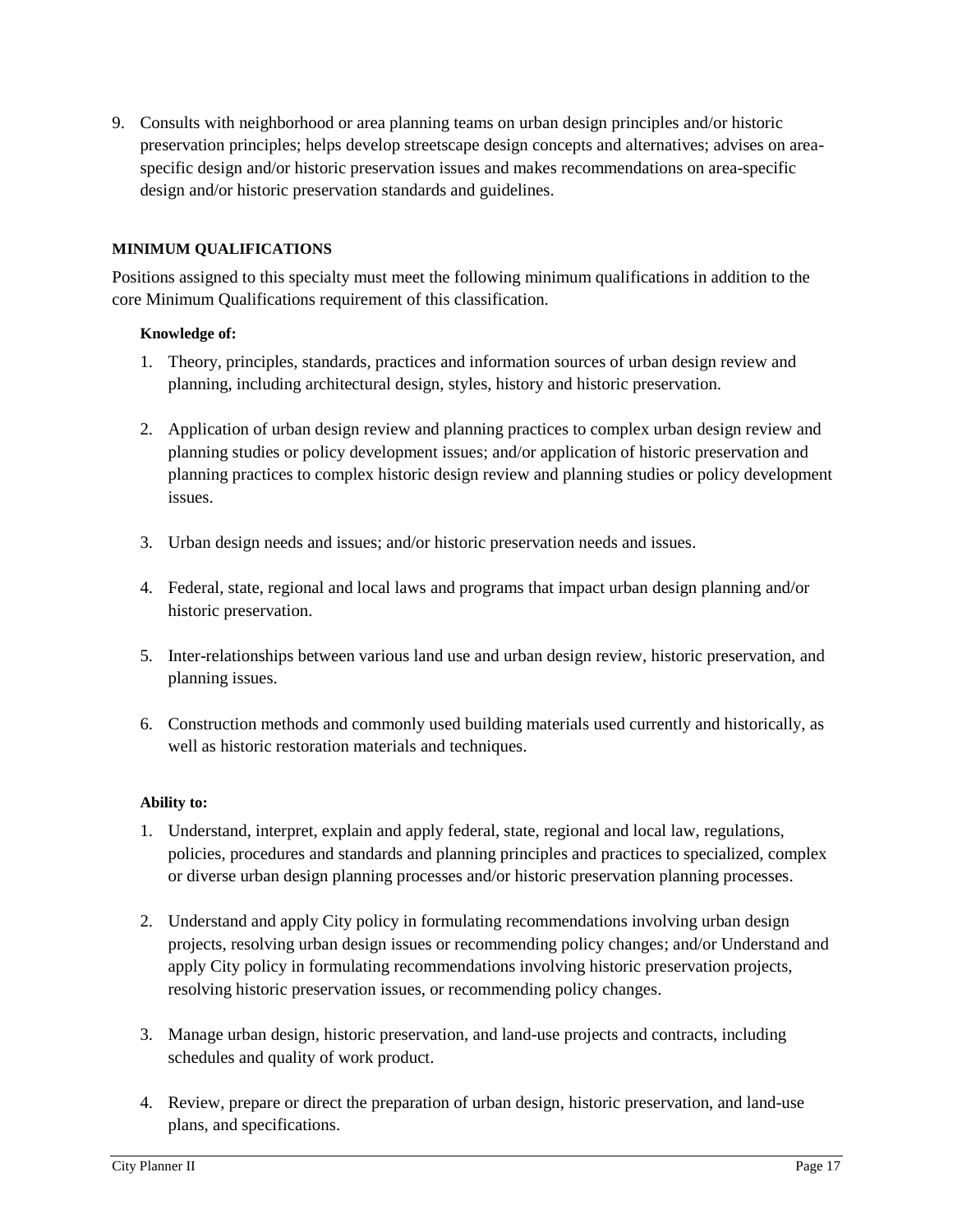5. Perform technical research and analysis of urban design, historic preservation, and land use planning issues or problems, evaluate alternatives and recommend or adopt effective courses of action.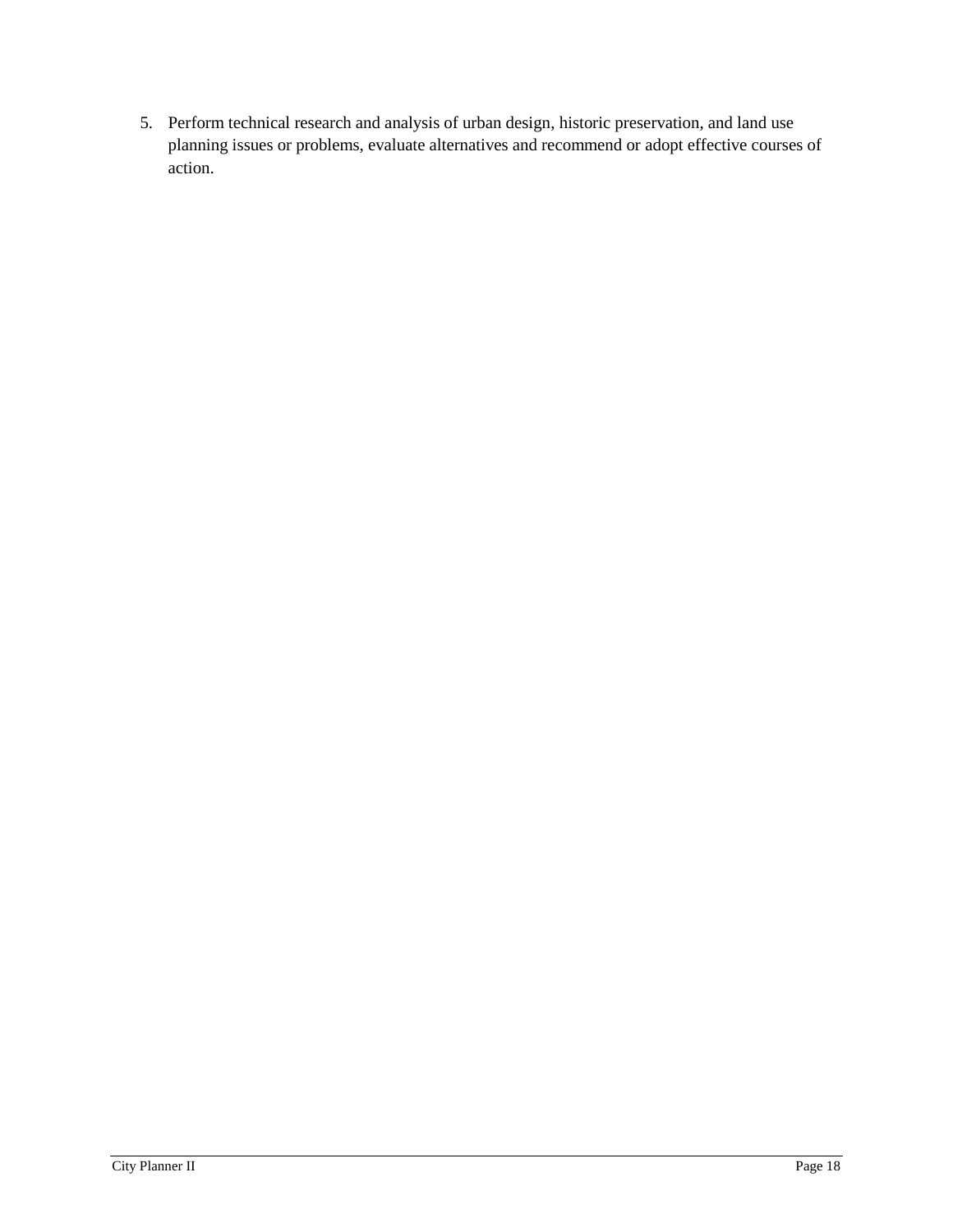#### **30000390 - Water Resource Specialty (H2O)**

#### **GENERAL PURPOSE**

Within the scope of the City Planner II General Purpose, this specialty, under general direction, performs advanced professional water resources, wastewater, or stormwater planning and project coordination; applies advanced water utility and resource planning knowledge to the completion of assignments and coordination of projects from inception to completion; coordinates multiple projects and/or a single complex project; and performs related work as assigned.

### **ESSENTIAL DUTIES AND RESPONSIBILITIES**

- 1. Designs and coordinates projects by identifying problems, determining methodology, setting project goals and objectives and developing work plans and budgets; monitors work program and schedule to ensure timely project completion.
- 2. Researches complex ecological, environmental and resource management issues and technical concepts related to water resource and utility service planning issues.
- 3. Reviews and comments on local, state and federal legislation and rulemaking on water management issues affecting the City.
- 4. Coordinates bureau planning studies and prepares reports.
- 5. Reviews technical and complex analyses relating to supply sources, demand management programs, models and environmental analyses in conjunction with City or regional planning efforts.
- 6. Participates in inter-disciplinary City, bureau, and system planning-related projects or committees.
- 7. Reviews development proposals for compliance with applicable codes, policies, and other regulations; recommends approval or denial of land use applications; identifies problems and assesses utility service alternatives; coordinates with stakeholders; reviews land division final plats and property line adjustments for conformance with regulations; conducts parcel and mapping analyses.

#### **MINIMUM QUALIFICATIONS**

Positions assigned to this specialty must meet the following minimum qualifications in addition to the core Minimum Qualifications requirement of this classification.

#### **Knowledge of:**

- 1. Theory, principles, standards, practices and information sources of water resources, wastewater, or stormwater planning and policy.
- 2. Application of water resource planning practices to complex water resource planning studies or policy development issues.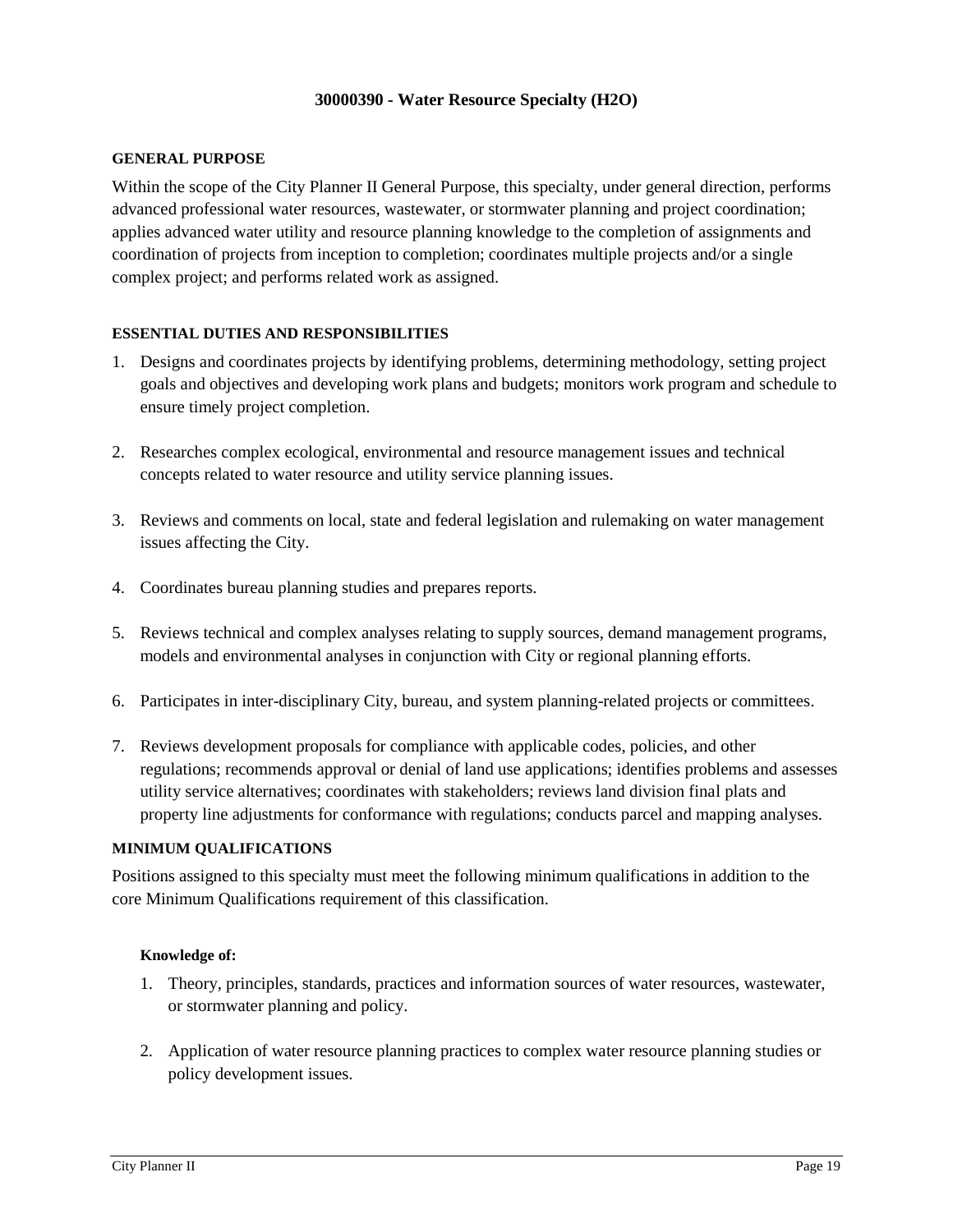- 3. Federal, state, regional and local laws, policies and program frameworks affecting water resources management and water, wastewater, or stormwater service delivery.
- 4. Water utility management, watershed management and water quality issues.
- 5. Principles and practices of hydrology.
- 6. Inter-relationships between land use/growth management and water utility management issues.

- 1. Select and use water management modeling and geographic information systems and tools, methodologies and software to address complex water management problems and issues.
- 2. Understand, interpret, explain and apply federal, state, regional and local law, regulations, policies, procedures and standards and planning principles and practices to specialized, complex or diverse water resource planning processes.
- 3. Understand and apply City policy and infrastructure planning practices in formulating recommendations resolving complex water resource issues or recommending policy changes.
- 4. Present ideas and requirements clearly and persuasively, orally and in writing, translating technical water-related information into written documents or oral presentations appropriate to non-technical audiences; negotiate resolutions to problems or conflicts.

### **Training and Experience:**

An undergraduate or graduate degree in water resource management, hydrology, environmental science, natural resource management, landscape architecture, or geography, with courses in urban or regional planning, may be substituted for the core class requirement of a degree in urban planning or a closely related field.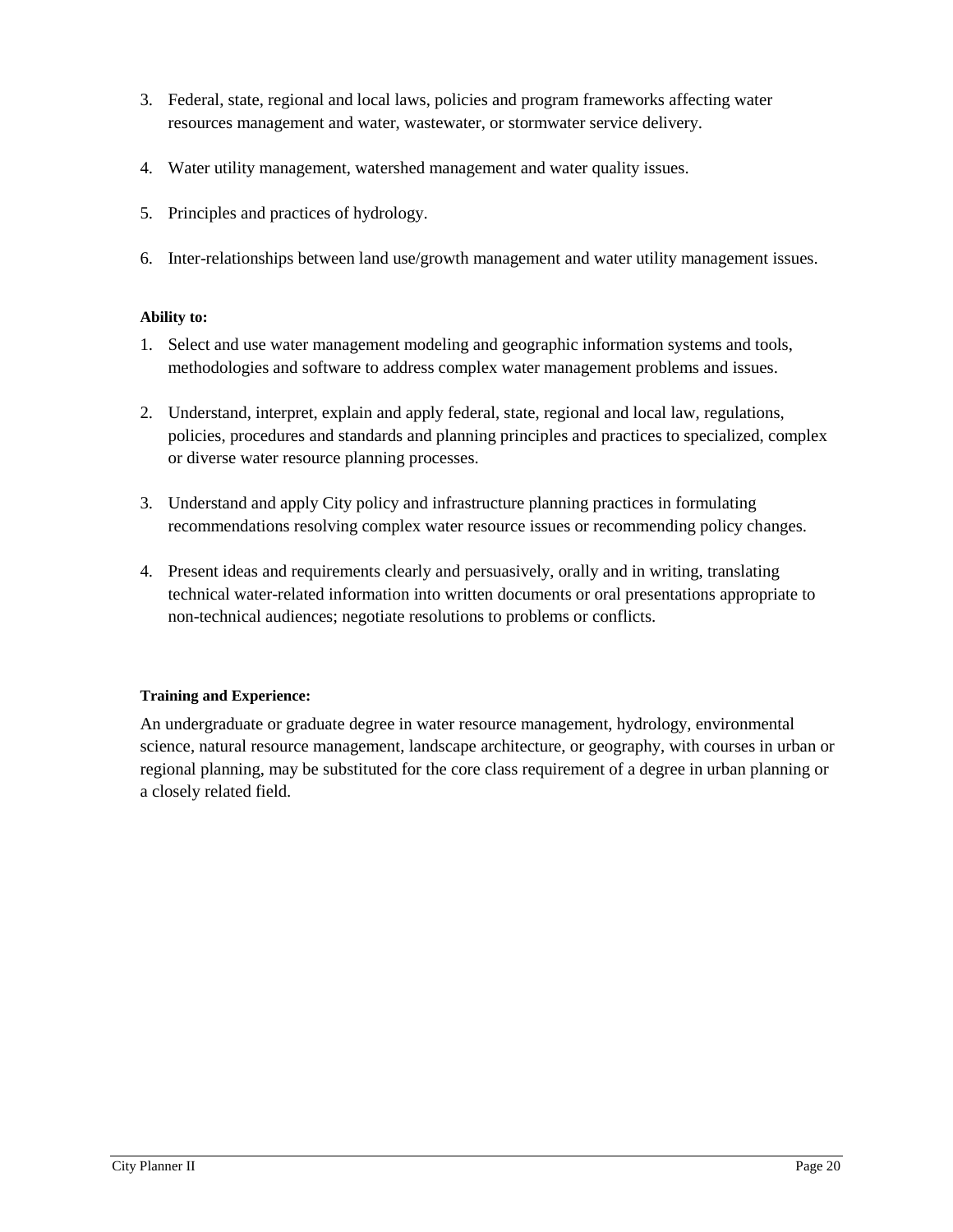### **30000386 - Parks Specialty (PARK)**

#### **GENERAL PURPOSE**

Within the scope of the City Planner II General Purpose, this specialty, under general direction, performs advanced professional parks planning and project coordination; applies advanced parks planning knowledge to the completion of assignments and coordination of projects from inception to completion; coordinates multiple projects and/or a single complex project; and performs related work as assigned.

### **ESSENTIAL DUTIES AND RESPONSIBILITIES**

- 1. Designs and coordinates projects by identifying problems, determining methodology, data collection and analysis requirements, setting project goals and objectives and developing work plans and budgets; monitors work programs and schedules to ensure timely project completion, writes reports and prepares recommendations for park planning issues.
- 2. Represents the bureau/City on advisory committees; serves as liaison to task forces and other advisory groups; assists citizen groups with funding opportunities for park development projects.
- 3. Performs dispute resolution outside hearings processes.
- 4. Reviews pre-application proposals for future development within the City.
- 5. Coordinates bureau planning studies with other City bureaus and outside organizations.

### **MINIMUM QUALIFICATIONS**

Positions assigned to this specialty must meet the following minimum qualifications in addition to the core Minimum Qualifications requirement of this classification.

#### **Knowledge of:**

- 1. Theory, principles, standards, practices and information sources related to park and recreation facility design and planning; objectives, principles, concepts, theories and problem-solving practices in assessing park needs, problems and in designing and planning parks; landscape architectural theory and practice in preparing park plans.
- 2. Application of parks planning practices to complex park and recreation facility planning studies or policy development issues.
- 3. Federal, state, regional and local laws, ordinances, regulations, policies and programs affecting parks planning and design projects.
- 4. Inter-relationships between land use/growth management and parks management issues.